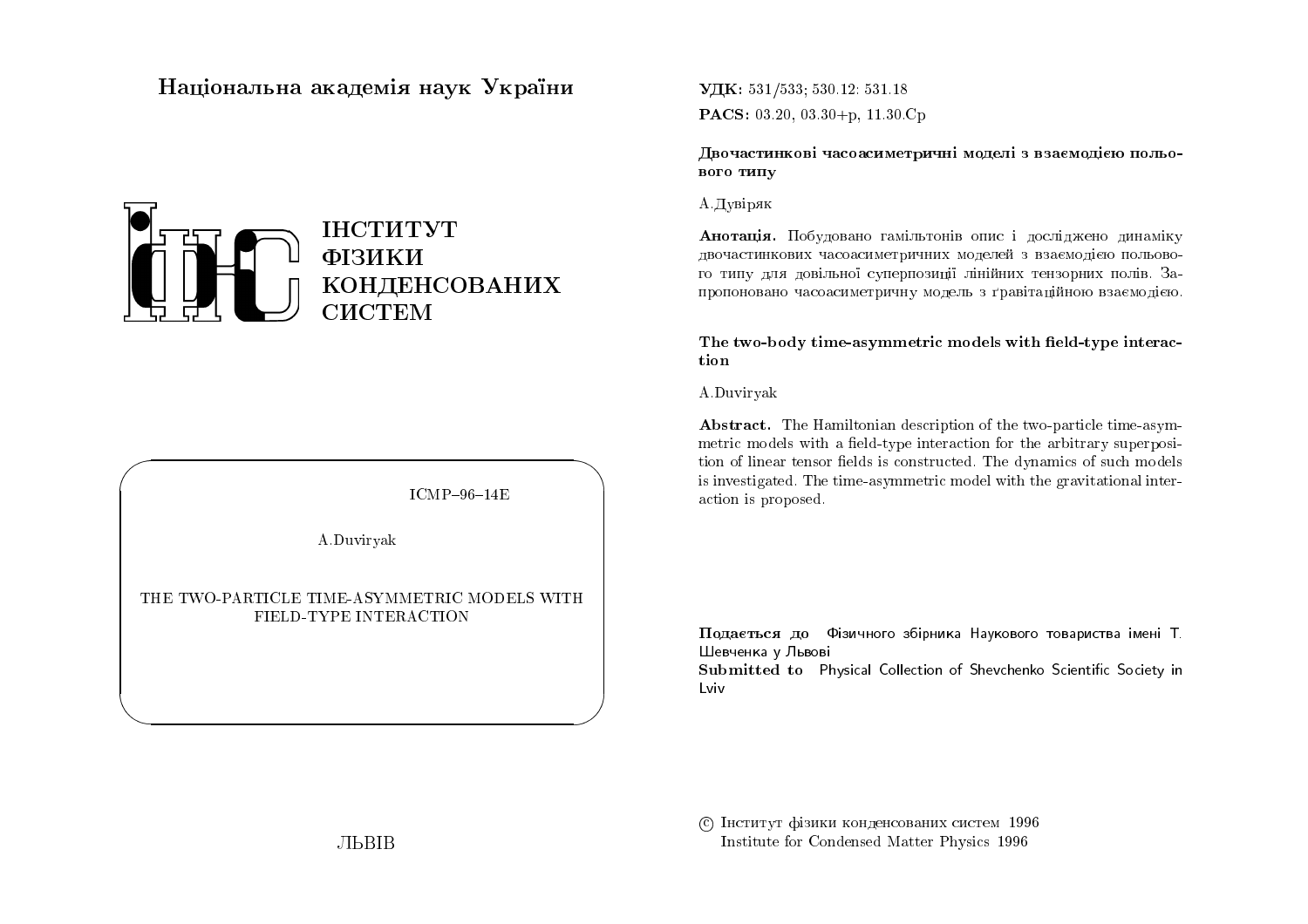## Introduction

The time-asymmetric models appear in literature on few independent ways  $[1-2,3;4-5]$ , and by now they form integrated approach  $[6-8]$  to the relativistic direct interaction theory (RDIT). These models are attractive in several aspects. They form rather wide class of exactly integrable<br>relativistic two particle models, i.e., there exist the sufficient number relativistic two-particle models,  $i.e.,$  there exist the sufficient number of integrals of motion whic h make it possible to reduce the problem to quadratures [3,7]. Besides, the time-asymmetric models can be reformulated equivalently into frameworks of various formalisms of RDIT [3,6,7,9]. The fact of especially <sup>p</sup>hysical meaning is that there exists the close relation of these models to the Fokker-type integrals formalism, and by means of the latter  $-$  to field-theoretical descriptions of parti- cle interactions. In Refs.[10-12] the class of Fokker-type action integrals is found whic h corresponds to particle interactions mediated by linear  $t$ ensor fields of arbitrary rank. It can be the source of two-particle models with time-asymmetric analogs of suc h interactions (in the cases of massless fields) in which the first particle perceives the retarded field of the second particle while the latter sense the advanced field of the first  $\,$ particle.

 In Refs.[8,13] the time-asymmetric models with scalar, vector (see also [3]) and mixed interactions were studied: starting from the Fokkertype action integrals these models were reformulated into the framework of the Hamiltonian description (following the Refs.[6,7]) and corresponding two-body problems were reduced to quadratures and integrated. Here we consider the time-asymmetric interaction whic h is the superposition of field-type interactions of arbitrary field rank  $n$ . The time-asymmetric analog of the gravitational interaction is proposed also.

 $A$ mong time-asymmetric field-type interactions the only  $\left(\mathrm{arbitrary}\right)$ superposition of scalar and vector interactions permits the exact hamiltonization of corresponding models. Beginning from the rank of field<br>can be and gaing on the transition to the Hamiltonian description and  $n=2$  and going on, the transition to the Hamiltonian description and the construction of and determined and the construction of and  $\epsilon$  the construction of quadratures need of complicate algebraic (or tran- $\rm{secondental)}$  equations to be  $\rm{solved.}$  Here we overcome these difficulties using the expansion in coupling constant. As a result we obtain in the second approximation the Hamiltonian description of the time-asymmetric  $\mod$  with an arbitrary field-type interaction (including the gravitational interaction) explicitly. The corresponding two-body problem is<br>reduced to surductures and internated in the seas of finite mation reduced to quadratures and integrated in the case of finite motion.

#### 1.. The time-asymmetric field-type models: original formulation and hamiltonization

 $\emph{Consider the Fokker-type action integral of the following form:}$ 

$$
I = - \sum_{a} m_a \int d\tau_a \sqrt{\dot{x}_a^2} - \sum_{a < b} \int \int d\tau_a d\tau_b \sqrt{\dot{x}_a^2} \sqrt{\dot{x}_b^2} f_{ab}(\omega_{ab}) G(x_{ab}).
$$
 (1)

Here  $m_a$  is the rest mass of a-th particle;  $x_a^{\mu}(\tau_a)$  ( $\mu = 0, 3$ ) are the covariant coordinates of the world line of  $a$ -th particle parametrized by an arbitrary evolution parameter  $\tau_a$ ;  $\dot{x}_a^{\mu}(\tau_a) \equiv dx_a^{\mu}/d\tau_a$ ;  $x_{ab}^{\mu} \equiv x_a^{\mu}(\tau_a) - x_b^{\mu}(\tau_b)$ ;  $G(x_{ab}) = \delta(x_{ab}^2)$  is the symmetrical Green's function of the d'Alambert equation;  $\omega_{ab} \equiv \dot{x}_a \cdot \dot{x}_b / \sqrt{\dot{x}_a^2 \dot{x}_b^2}$ . We choose the time-like Minkowski metrics, *i.e.*,  $\|\eta_{\mu\nu}\| = diag(+, -, -, -)$ , and put the light speed to be unit.

In the case of  $f_{ab}$  to be a polynomial (or analytical) function, the interaction of  $a$ -th and  $b$ -th particles described by the action (1) can be considered (following  $[10-12]$ ) as a field-type interaction mediated by the finite  $(\text{infinite})$  superposition of some massless linear tensor fields. Especially, scalar (rank of field  $n = 0$ ) and vector  $(n = 1)$  interactions correspond to the function  $f_{ab}=g_{a}g_{b}\omega_{ab}^{n}$ , where  $g_{a}$  is the charge of a-th particle.

Considering a two-particle system and performing the replacement  $G(x_{12}) \to G_{\eta}(x_{12})$  in (1), where

$$
G_{\eta}(x) = 2\theta(\eta x^{0})\delta(x^{2}), \qquad \eta = \pm 1
$$
\n(2)

is the retarded (advanced) Green's function, one obtain the action integral

$$
I = -\sum_{a=1}^{2} m_a \int d\tau_a \sqrt{\dot{x}_a^2} - \int \int d\tau_1 d\tau_2 \sqrt{\dot{x}_1^2} \sqrt{\dot{x}_2^2} f(\omega_{12}) G_{\eta}(x_{12}) \tag{3}
$$

which <sup>g</sup>ives rise to the corresponding time-asymmetric model. In order to study the dynamics of this model we transit (following [6,7]) to its Hamiltonian description whic h is relevant for our purpose.

Once integrating the second term of the action (3) we reduce the latter to a single-time form. So that, we obtain the description of our model in the framework of manifestly co variant Lagrangian formalismwith the holonomic constraint  $x^2 = 0$ ,  $\eta x^0 > 0$  and the Lagrangian function

$$
L = \theta F(\sigma_1, \sigma_2, \omega), \tag{4}
$$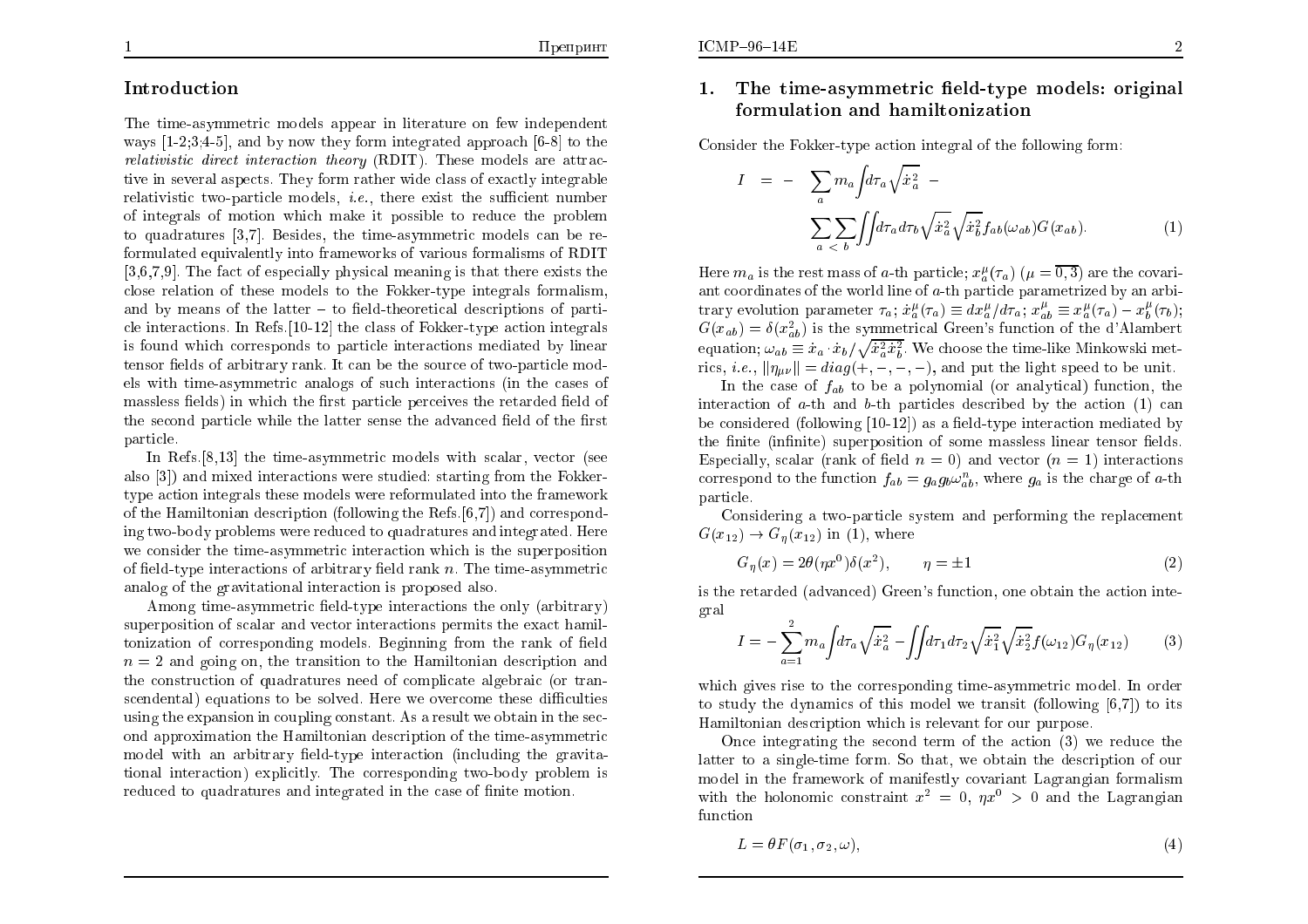where  $\theta \equiv \eta \dot{y} \cdot x > 0$ ,  $x \equiv x_1 - x_2$ ,  $y \equiv (x_1 + x_2)/2$ ,  $\sigma_a \equiv \sqrt{\dot{x}_a^2}/\theta$ ,  $\omega \equiv \omega_{12},$ 

$$
F \equiv \sum_{a=1}^{2} m_a \sigma_a + \sigma_1 \sigma_2 f(\omega) \equiv F_f + F_{int}
$$
 (5)

and all variables depend on an arbitrary common evolution parameter  $\tau$ .

The transition to the manifestly co variant Hamiltonian description with constraints leads to the mass-shell constraint whic h determines the dynamics of the model and has the following form:

$$
\phi(P^2, v^2, P \cdot x, v \cdot x) \equiv \phi_f + \phi_{int} = 0. \tag{6}
$$

Here  $v_{\mu} \equiv w_{\mu} - x_{\mu}P \cdot w/P \cdot x$ ;  $P_{\mu}$  and  $w_{\mu}$  are canonical momenta conjugated to  $y^{\mu}$  i  $x^{\mu}$  respectively; the function

$$
\phi_f = \frac{1}{4}P^2 - \frac{1}{2}(m_1^2 + m_2^2) + (m_1^2 - m_2^2)\frac{v \cdot x}{P \cdot x} + v^2
$$
\n(7)

corresponds to the free-particle system, while the explicit form of  $\phi_{int}$  depends in complicate manner on the choice of original Fokker-type actionintegral<sup>1</sup>. In present case the  $\phi_{int}$  can be written down as follows:

$$
\phi_{int} = -\frac{2m_1m_2}{\eta P \cdot x} (f - (\omega - \lambda)f') -
$$
  

$$
\frac{m_1^2 b_2 + m_2^2 b_1 - (m_1^2 + m_2^2) f' + 2m_1 m_2 (f - \omega f')}{\eta P \cdot x ((b_1 - f')(b_2 - f') - (f - \omega f')^2)} \times
$$
  

$$
((f - \omega f')^2 - f'^2),
$$

where

$$
\lambda \equiv \frac{P^2 - m_1^2 - m_2^2}{2m_1 m_2},\tag{9}
$$

$$
b_a \equiv \eta \left(\frac{1}{2}P \cdot x + (-)^{\bar{a}}v \cdot x\right), \quad a = 1, 2, \quad \bar{a} \equiv 3 - a,\tag{10}
$$

 $f'(\omega) \equiv df(\omega)/d\omega$ , and  $\omega$  is related to canonical variables by the set of equations:

$$
(b_a - f')\sigma_a - (f - \omega f')\sigma_{\bar{a}} = m_a, \quad a = 1, 2, \quad \bar{a} \equiv 3 - a, \quad (11)
$$

$$
b_1^2 \sigma_1^2 + b_2^2 \sigma_2^2 + 2(b_1 b_2 \omega - \eta P \cdot x f) \sigma_1 \sigma_2 = P^2.
$$
 (12)

<sup>1</sup>The quantities  $\theta$ ,  $\sigma_a$ ,  $\omega$  introduced here and T, A, B, C in [6] are mutually related as follows:  $\theta = T$ ,  $\sigma_1 = A$ ,  $\sigma_2 = B$ ,  $\omega = C/(AB)$ .

$$
\sigma_a = \frac{(b_{\bar{a}} - f')m_a + (f - \omega f')m_{\bar{a}}}{(b_1 - f')(b_2 - f') - (f - \omega f')^2}.
$$
\n(13)

The substitution of (13) into (12) gives for  $\omega$  an equation which cumbersome form causes the main dicult y of hamiltonization of present model.

In the special case

$$
f(\omega) = \alpha + \beta \omega, \tag{14}
$$

 which corresponds to the arbitrary superposition of scalar and vectorinteractions with coupling constants  $\alpha$  and  $\beta$ , respectively, the  $\omega$  fall up the right-hand side (r.-h.s.) of Eq.(8) what permits to obtain immediately the mass-shell constraint:

$$
\phi_f - \frac{2m_1m_2}{\eta P \cdot x} (\alpha + \beta \lambda) -
$$
  

$$
\frac{m_1^2(b_2 - \beta) + m_2^2(b_1 - \beta) + 2m_1m_2\alpha}{\eta P \cdot x ((b_1 - \beta)(b_2 - \beta) - \alpha^2)} (\alpha^2 - \beta^2) = 0.
$$
 (15)

Notice that in the case  $\alpha = \pm \beta$  the last term in the left-hand side (l.-<br>h = ) of Eq. (15), suither, let simplified to a weat attent the dependent h.s.) of Eq.(15) vanishes what simplifies to a great extent the dynamics of the model and what makes it to be similar to the dynamics of the nonrelativistic system with Coulombian interaction (see[13]).

In all other  $(i.e., \text{ except the } (14))$  cases the  $\phi_{int}$  depends essentially on the quantity  $\omega$ , which, however, can not be expressed explicitly in terms of canonical variables. Other way, one can consider the equation (12) as the mass-shell constraint with the quantities  $\sigma_a$  and  $\omega$  to be eliminated by means of Eqs. $(6)$ - $(8)$ ,  $(13)$ . Although in such a manner we can not achieve <sup>a</sup> desirable simplication. Indeed, the case of second rank tensor interaction leads to the 5-order algebraic equation (while the  $(n \geq 0)$ -rank case – to the  $(3n-1)$ -order equation) with  $\omega$  to be found.

In order to overcome this difficulty we use in the next Section the expansions into the po wer series of a coupling constant.

#### 2. Hamiltonian description in the second approximation of a coupling constant

Hereafter we suppose that the function  $f(\omega)$  is of first order of the coupling constant  $\alpha$  which is meant to be small, *i.e.*,  $f(\omega) \sim O(\alpha)$ . Accordingly,  $\omega$  can be eliminated from the l.-h.s. of Eq.(8) using the successive<br>cannot involve mathed. Here a chief the second cannot instituting approximation method. Here we obtain the second approximation in  $\alpha.$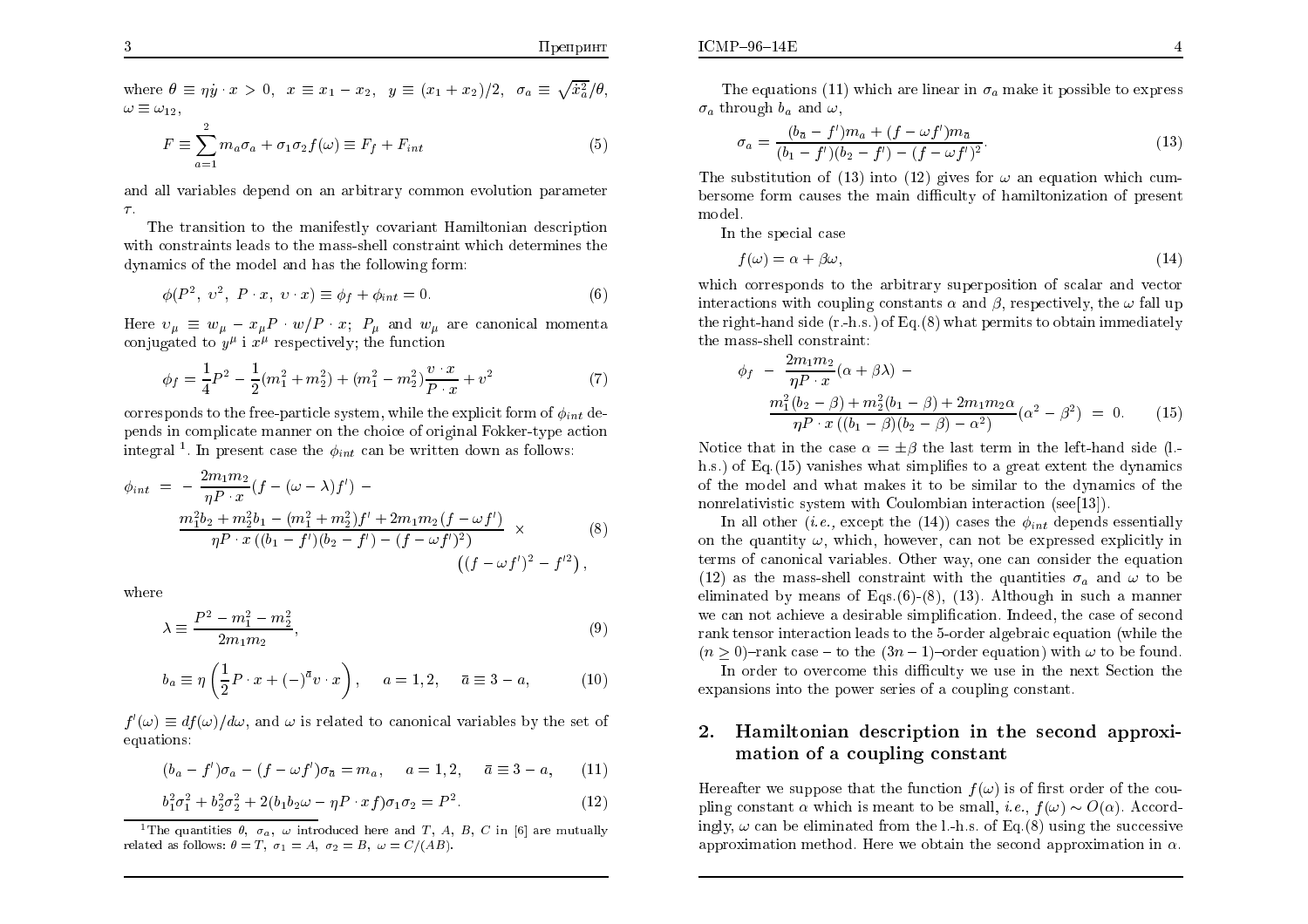For the free-particle case whic h corresponds to zero order approximation  $(f = 0)$ , the solution  $\overset{\circ}{\sigma}_a$ ,  $\overset{\circ}{\omega}$  of the set of equations (12)-(13) is as follows:

$$
\overset{\circ}{\sigma}_a = m_a/b_a, \quad \overset{\circ}{\omega} = \lambda. \tag{16}
$$

Let us take  $\omega = \frac{\delta}{\omega} + \delta \omega$ , where  $\delta \omega \sim O(\alpha)$ , and calculate the r.-h.s. of Eq.(8) up to  $\alpha^2$ . The first term contains the expression in brackets  $\sim O(\alpha)$  which can be written down as follows:

$$
f(\omega) - (\omega - \lambda)f'(\omega) = f(\lambda + \delta\omega) - \delta\omega f'(\lambda + \delta\omega) \approx f(\lambda) + O(\alpha^3). \tag{17}
$$

The second term  $\sim O(\alpha^2)$  is equal in this approximation to the main contribution of its expansion series in  $\alpha$ . Thus,

$$
\phi_{int} = -\frac{2m_1m_2}{\eta P \cdot x} f(\lambda) - \frac{h(\lambda)}{\eta P \cdot x} \left( \frac{m_1^2}{b_1} + \frac{m_2^2}{b_2} \right) + O(\alpha^3),\tag{18}
$$

where

$$
h(\lambda) \equiv ((f(\lambda) - \lambda f'(\lambda))^{2} - (f'(\lambda))^{2} \sim O(\alpha^{2}).
$$
\n(19)

For the linear *n*-rank tensor field the function  $f(\lambda)$  reads:

$$
f_n(\lambda) = \alpha T_n(\lambda),\tag{20}
$$

where  $\alpha=g_1g_2,$  and  $T_n(\lambda)$  is the Tchebyshev polynomial [12]. Especially,  $T_2(\lambda) = 2\lambda^2 - 1$ . Taking  $\alpha = -\gamma m_1 m_2$ , where  $\gamma$  is the gravitational constant, this latter case can be considered as suc h corresponding to the gravitational interaction. But since the original Fokker action integral like the  $(1)$  describes the gravitating particle system correctly in the first  $\sum_{i=1}^{n}$ approximation only, its time-asymmetric counterpart should be profound not far as in this approximation. In order to construct the more adequate  $\mod$ el which takes into account second order effects we refer to the direct gravitational interaction theory.

#### 3. The time-asymmetric model of gravitational interaction

Among approaches to the direct gravitational interaction theory one proposed by Vladimirov and Turygin  $[14]$  is meant to be most adequate to the genera<sup>l</sup> theory of relativit y. This approach is based on the action  $with$  multiple Fokker-type integrals which is built up by means of the iteration procedure. In the second approximation of  $\gamma$  the action has the form:

$$
I = -\sum_{a} m_a \int d\tau_a \sqrt{\dot{x}_a^2} + \gamma \sum_{a < b} m_a m_b \int \int d\tau_a d\tau_b \sqrt{\dot{x}_a^2} \sqrt{\dot{x}_b^2} (2\omega_{ab}^2 - 1) G(x_{ab}) + \frac{\gamma^2}{2} \sum_{a} \sum_{b \neq a} \sum_{c \neq a} m_a m_b m_c \int \int \int d\tau_a d\tau_b d\tau_c \sqrt{\dot{x}_a^2} \sqrt{\dot{x}_b^2} \sqrt{\dot{x}_c^2} \times (2\omega_{ab}^2 - 1)(2\omega_{ac}^2 - 3) G(x_{ab}) G(x_{ac}) \qquad (21)
$$

(see [15] from whic h one can easy obtain this formula).

The second order contribution in (21) consists of both sorts of terms: those whic h correspond to triple interactions and those whic h describe a self-action via the in
uence of other particle. Just the latters remain in the two-particle case which we consider below. Now performing the substitution  $G(x_{12}) \rightarrow G_\eta(x_{12})$  in the first order term and  $G(x_{12})G(x_{23})G(x_{33})G(x_{13})G(x_{13})G(x_{13})G(x_{13})$  $G(x_{12})G(x_{12'}) \rightarrow G_\eta(x_{12})G_\eta(x_{12'})$ ,  $G(x_{12})G(x_{12'}) \rightarrow G_\eta(x_{12})G_\eta(x_{12})$ in the second order terms (subscript  $a' = 1', 2'$  denotes  $\tau'_a$ -dependence of  $corresponding\ variables)$  we obtain the action for the time-asymmetric gravitational interaction:

$$
I = -\sum_{a=1}^{2} m_a \int d\tau_a \sqrt{\dot{x}_a^2} + \gamma m_1 m_2 \int \int d\tau_1 d\tau_2 \sqrt{\dot{x}_1^2} \sqrt{\dot{x}_2^2} (2\omega_{12}^2 - 1) G_\eta(x_{12}) \times \left\{ 1 + \frac{\gamma}{2} \left( m_1 \int d\tau_1' \sqrt{\dot{x}_{1'}^2} (2\omega_{1'2}^2 - 3) G_\eta(x_{1'2}) + m_2 \int d\tau_2' \sqrt{\dot{x}_{2'}^2} (2\omega_{12'}^2 - 3) G_\eta(x_{12'}) \right) \right\}.
$$
 (22)

The structure of (22) makes it possible (in analogy to the previous cases) to reformulate the description of this model into the framework of the Lagrangian formalism. The corresponding Lagrangian has the form(4)-(5) where, however, the function  $f$  depends on  $\sigma_a$  too,

$$
f(\sigma_1, \sigma_2, \omega) = -\gamma m_1 m_2 (2\omega^2 - 1) \left( 1 + \frac{\gamma}{2} (2\omega^2 - 3) (m_1 \sigma_1 + m_2 \sigma_2) \right). (23)
$$

Now we transit to the Hamiltonian description and obtain the massshell constraint up to the  $\gamma^2$ -accuracy. Because the  $\sigma_a$ -dependence of f (22) appears in the second order term only, the straightforward substitution of  $f(x)$  into the formula (18) (10) is connected that higher tution of  $f(\sigma_1, \sigma_2, \omega)$  into the formulae (18)-(19) is correct. After higher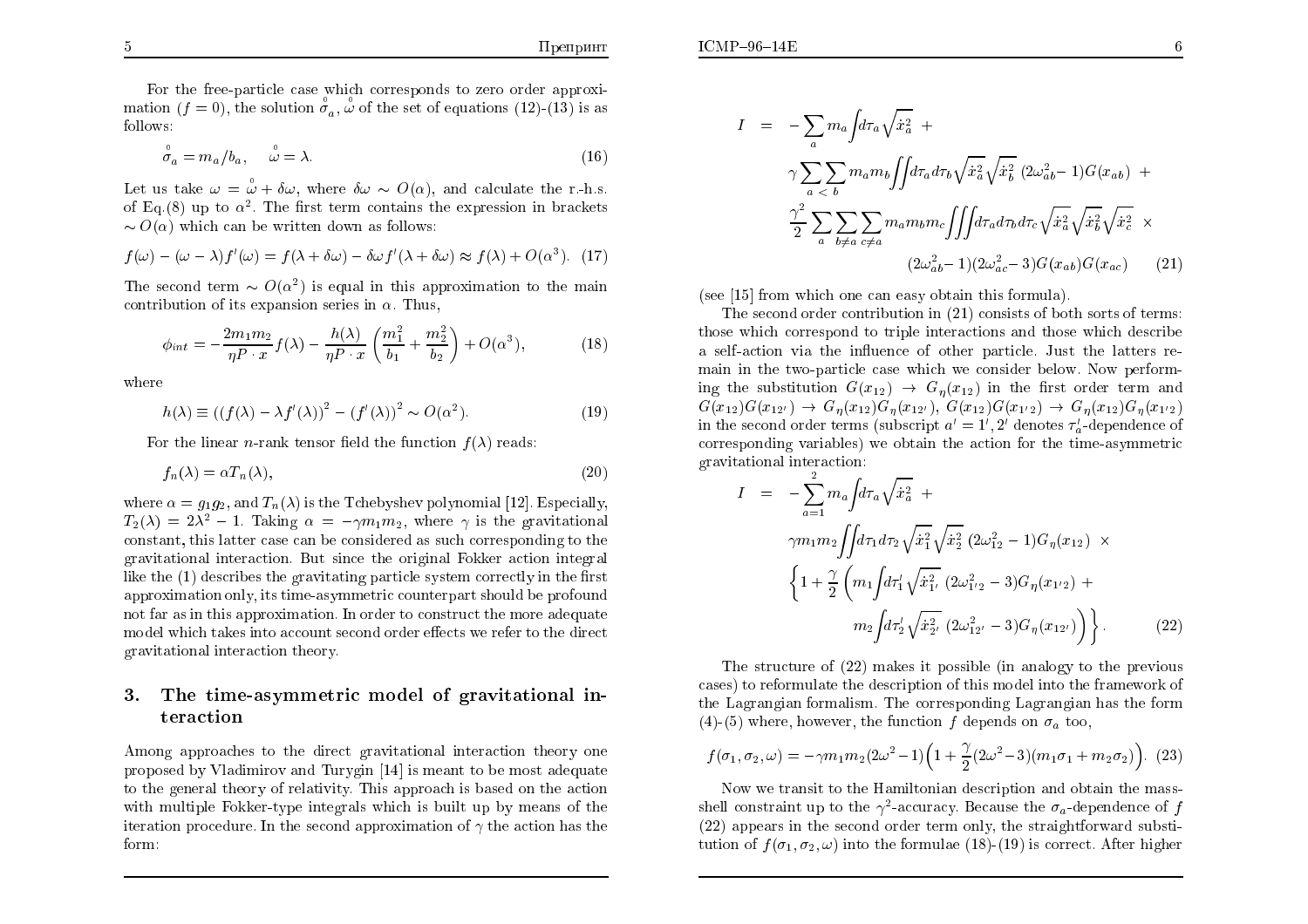order terms are neglected it turns out that the second order contribution in the first term of  $(18)$  is similar (up to a  $\lambda$ -dependent factor) to the second term thus it can be associated paturally with the latter. The second term, thus it can be associated naturally with the latter. The final function  $\phi_{int}$  for the gravitational interaction has the form (18), where

$$
f_{gr}(\lambda) = -\gamma m_1 m_2 (2\lambda^2 - 1),\tag{24}
$$

$$
h_{gr}(\lambda) = -2(\gamma m_1 m_2)^2 (2\lambda^2 + 1).
$$
 (25)

It is essential that the mass-shell constraint (6)-(7), (18) has a common structure for both the linear-field and gravitational interactions. It specifies the sort of interaction by the functions  $f(\lambda)$  and  $h(\lambda)$  which depend on the integral of motion  $\lambda$  only. This fact permits to integrate the two-body problem considering  $f$  and  $h$  as arbitrary first and second<br>order functions, non-ortizaly, until the final analysis of formulas  $\,$  order functions, respectively, until the final analysis of formulae.

#### 4.. Integration of the two-body problem

In order to study the dynamics of the time-asymmetric models it is convenient, following  $[6,7]$ , to transit from the manifestly covariant to three-<br>dimensional Hamiltonian description in the framework of the Polemiian dimensional Hamiltonian description in the framework of the Bakamjian-Thomas model [16-18]. Within this description ten generators of the Poincaré group  $P_{\mu}$ ,  $J_{\mu\nu}$  as well as the covariant particle positions  $x_a^{\mu}$  are the functions of canonical variables  $\mathbf{Q},~\mathbf{P},~\mathbf{r},~\mathbf{k}.$  The only arbitrary func tion entering into expressions for canonical generators is the total mass  $|P| = M(\mathbf{r}, \mathbf{k})$  of the system which determines its internal dynamics. For<br>the time estimate models this function is defined by the mess shell the time-asymmetric models this function is dened by the mass-shell equation [6,7] which can be derived from the mass-shell constraint via<br>the following substitution of engunants on the l, h s, of  $(6)$ . the following substitution of arguments on the l.-h.s. of (6):

$$
P^2 \to M^2, \quad v^2 \to -\mathbf{k}^2, \quad P \cdot x \to \eta M r, \quad v \cdot x \to -\mathbf{k} \cdot \mathbf{r}; \quad \text{here} \quad r \equiv |\mathbf{r}|. \tag{26}
$$

In our case use of (7), (18) leads to the mass-shell equation of the form:

$$
\frac{1}{4}M^2 - \frac{1}{2}(m_1^2 + m_2^2) - \eta(m_1^2 - m_2^2)\frac{\mathbf{k} \cdot \mathbf{r}}{Mr} - \mathbf{k}^2 - 2m_1m_2\frac{f(\lambda)}{Mr} - \frac{h(\lambda)}{Mr}\left(\frac{m_1^2}{\frac{1}{2}Mr - \eta\mathbf{k}\cdot\mathbf{r}} + \frac{m_2^2}{\frac{1}{2}Mr + \eta\mathbf{k}\cdot\mathbf{r}}\right) = O(\alpha^3).
$$
 (27)

Due to the Poincaré-invariance of the description it is sufficient to choose the centre-of-mass (CM) reference frame in which  $\mathbf{P}=\mathbf{0},\ \mathbf{Q}=\mathbf{0}$ . Accordingly,  $P_o = M$ ,  $J_{0i} = 0$   $(i = 1, 2, 3)$ , and the components  $S_i = \frac{1}{i}$  $\frac{1}{2} \varepsilon_i^{j k} J_{j k}$  form a 3-vector of the total spin of the system (internal angular momentum) which is the integral of motion. At this point the problem is<br>reduced to the retating inversion problem of some effective single portials reduced to the rotating-invariant problem of some effective single particle<br>which is internable in terms of polar escripates which is integrable in terms of polar coordinates,

$$
\mathbf{r} = r\mathbf{e}_r, \quad \mathbf{k} = k_r \mathbf{e}_r + S\mathbf{e}_{\varphi}/r. \tag{28}
$$

Here  $S \equiv |\mathbf{S}|$ ; the unit vectors  $\mathbf{e}_r$ ,  $\mathbf{e}_{\varphi}$  are orthogonal to **S**, they form together with  $S$  a right-oriented triplet and can be decomposed in terms of Cartesian unit vectors i; j:

$$
\mathbf{e}_r = \mathbf{i}\cos\varphi + \mathbf{j}\sin\varphi, \qquad \mathbf{e}_\varphi = -\mathbf{i}\sin\varphi + \mathbf{j}\cos\varphi,\tag{29}
$$

where  $\varphi$  is the polar angle.

The corresponding quadratures read:

$$
t - t_0 = \int dr \ \partial k_r(r, M, S) / \partial M,
$$
\n(30)

$$
\varphi - \varphi_0 = -\int dr \ \partial k_r(r, M, S) / \partial S,\tag{31}
$$

where  $t = \frac{1}{2}(x_1^0 + x_2^0)_{\text{CM}}$  is the fixed evolution parameter (unlike unde-<br>termined z), and the radial momentum *k*, being the function of  $x_i$ , *M*, *S* termined  $\tau$ ), and the radial momentum  $k_r$  being the function of r, M, S is defined by the equation  $(27)$  written down in terms of these variables,

$$
\frac{1}{4}M^2 - \frac{1}{2}(m_1^2 + m_2^2) - \eta(m_1^2 - m_2^2)\frac{k_r}{M} - k_r^2 - \frac{S^2}{r^2} - 2m_1m_2\frac{f(\lambda)}{Mr} - \frac{h(\lambda)}{Mr^2}\left(\frac{m_1^2}{\frac{1}{2}M - \eta k_r} + \frac{m_2^2}{\frac{1}{2}M + \eta k_r}\right) = O(\alpha^3).
$$
 (32)

The solution of the problem given in terms of canonical variables<br>bles to obtain portials would lines in the Minhamalii apose wing the enables to obtain particle world lines in the Minkowski space using the following formulae [6,7]:

$$
x_a^0 = t + \frac{1}{2}(-)^{\bar{a}} \eta r,\tag{33}
$$

$$
\mathbf{x}_a = \left(\frac{1}{2}(-)^{\bar{a}} + \eta \frac{k_r}{M}\right) r \mathbf{e}_r + \eta \frac{S}{M} \mathbf{e}_{\varphi}.
$$
 (34)

Especially, the vector  $\mathbf{x} = \mathbf{r}$  characterizes the relative motion of particles. Let us consider the quadrature (31). In terms of denotations

$$
u \equiv 1/r, \qquad q \equiv k_r + \eta \frac{m_1^2 - m_2^2}{2M}.
$$
 (35)

it can be written down as follows:

$$
\varphi - \varphi_0 = \int dr \left. \frac{\partial \phi / \partial S}{\partial \phi / \partial k_r} \right|_{\phi = 0} = \int \frac{2S \, du}{\partial \phi / \partial k_r|_{\phi = 0}},\tag{36}
$$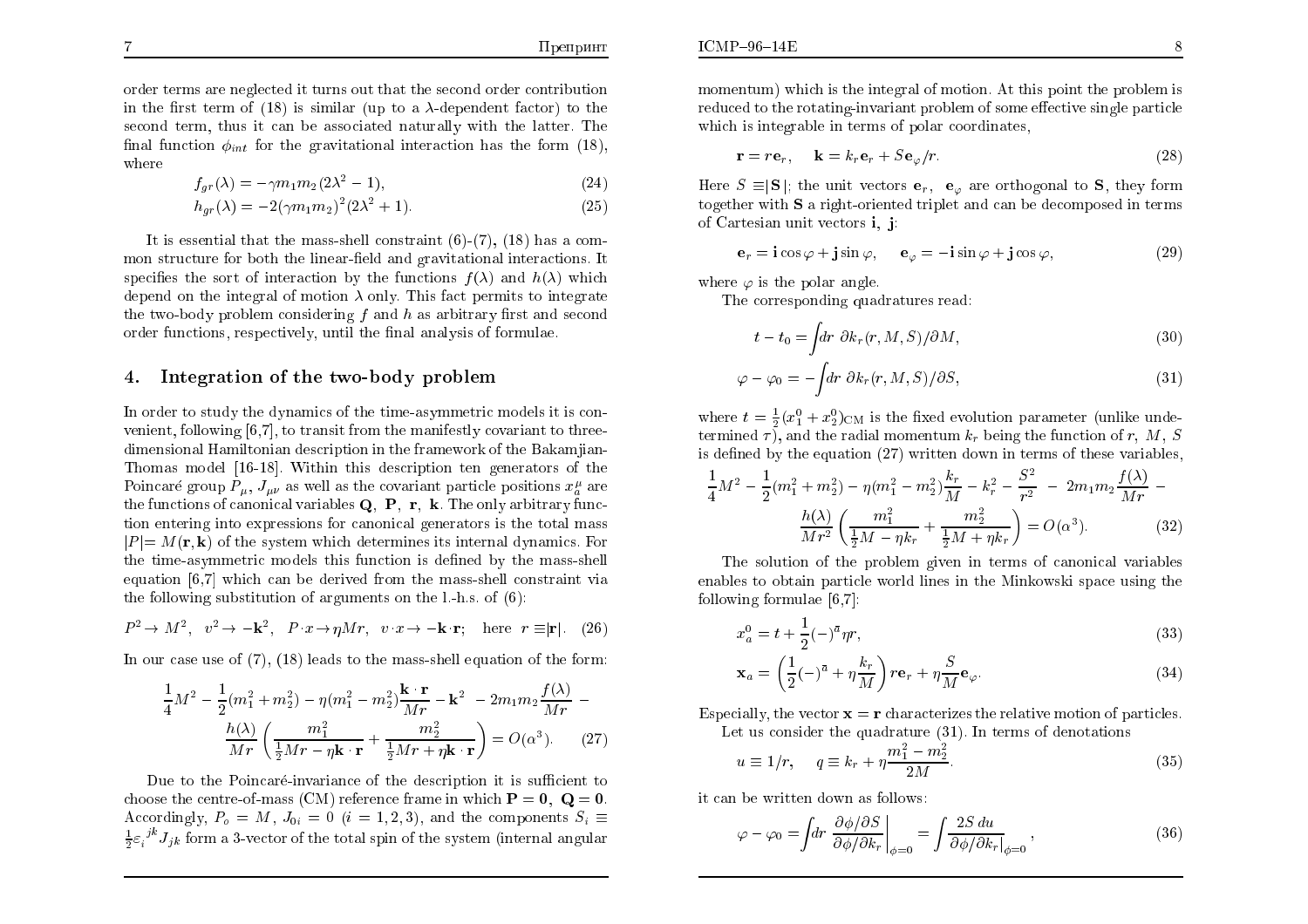where

$$
\phi = \varepsilon - q^2 - S^2 u^2 - 2 \frac{m_1 m_2}{M} f(\lambda) u -
$$

$$
\frac{h(\lambda)}{M} \left( \frac{m_1^2}{M_1 - \eta q} + \frac{m_2^2}{M_2 + \eta q} \right) u^2 = O(\alpha^3),
$$
(37)

$$
\frac{\partial \phi}{\partial k_r} = -2q - \eta \frac{h(\lambda)}{M} \left( \frac{m_1^2}{(M_1 - \eta q)^2} - \frac{m_2^2}{(M_2 + \eta q)^2} \right) u^2 + O(\alpha^3); \tag{38}
$$

$$
\varepsilon \equiv \frac{1}{4}M^2 - \frac{1}{2}(m_1^2 + m_2^2) + \frac{(m_1^2 - m_2^2)^2}{4M^2} = \left(\frac{m_1 m_2}{M}\right)^2 (\lambda^2 - 1),\tag{39}
$$

$$
M_a \equiv \frac{M}{2} \left( 1 + \frac{m_a^2 - m_{\tilde{a}}^2}{M^2} \right). \tag{40}
$$

In order to calculate the integrant of  $(36)$  in an explicit form the quality in the second of the second in  $\frac{1}{2}$ should be eliminated from the r.-h.s. of  $(38)$  by means of the equation  $(27)$ . Using the expressive energy institution  $\mathbf{r}$  which are do it in such a weak (37). Using the successive approximation method we do it in suc haway to express the quadrature (36) in terms of elementary functions and to spread the integration over whole the domain of possible motions (DPM)  $-$  including returning points. The latters obey the conditions  $\,$ 

$$
\phi = 0, \quad \partial \phi / \partial k_r = 0,\tag{41}
$$

which yield the following value of  $q$ :

$$
q = -\eta \frac{h(\lambda)}{2M} \left( \frac{m_1^2}{M_1^2} - \frac{m_2^2}{M_2^2} \right) u^2 + O(\alpha^3) \sim O(\alpha^2),\tag{42}
$$

and which lead to the square equation for  $u$ ,

$$
\Pi_2(u) \equiv \phi \mid_{q=O(\alpha^2)} = \varepsilon - 2 \frac{m_1 m_2}{M} f(\lambda) u - \hat{S}^2 u^2 = O(\alpha^3), \tag{43}
$$

where

$$
\hat{S}^2 \equiv S^2 + \frac{h(\lambda)}{M} \left( \frac{m_1^2}{M_1} + \frac{m_2^2}{M_2} \right).
$$
 (44)

Now we search the expression for q in whole DPM. Let  $\frac{1}{q} = q + \delta q$  where1

$$
\dot{q} = \pm R \equiv \pm \sqrt{\Pi_2(u)}\tag{45}
$$

satisfies the equation  $(37)$  in the first order approximation. The above expression for  $\frac{1}{q}$  enables to represent the integrant of (36) in the simple calculative form without lost the accuracy at returning points. The<br>resulting expression for  $\delta s$  is as follows: resulting expression for  $\delta q$  is as follows:

$$
\delta q = -\eta \frac{h(\lambda)}{2M} \left( \frac{m_1^2}{M_1(M_1 \mp \eta R)} - \frac{m_2^2}{M_2(M_2 \pm \eta R)} \right) u^2 + O(\alpha^3). \tag{46}
$$

Using  $(45)–(46)$  in  $(38)$  we write down explicitly the quadrature  $(36)$ ,

$$
\varphi - \varphi_0 = \mp \int \frac{S du}{R} \left\{ 1 - \frac{h(\lambda)}{M} \left( \frac{m_1^2}{M_1 (M_1 \mp \eta R)^2} + \frac{m_2^2}{M_2 (M_2 \pm \eta R)^2} \right) u^2 + O(\alpha^3) \right\}, \qquad (47)
$$

which can be evidently exppressed in terms of elementary functions.

Similarly one can obtain rather cumbersome expression for the qua $drature(30)$  which we ommit here.

Hereafter we limit ourselves by finite motions and integrate (47). DPM in this case is bounded by two returning points which are the roots of the countion  $(43)$ roots of the equation (43),

$$
u_{1,2} = a \pm b,\tag{48}
$$

where

$$
a \equiv \frac{m_1 m_2}{M \hat{S}^2} f(\lambda), \quad b \equiv \sqrt{a^2 + \varepsilon / \hat{S}^2}.
$$
 (49)

They must be real and positive what yields the conditions:

$$
f(\lambda) < 0 \tag{50}
$$

$$
\text{and} \quad -\left(\frac{m_1 m_2}{M\hat{S}} f(\lambda)\right)^2 < \varepsilon < 0. \tag{51}
$$

The latter means that  $\varepsilon \sim O(\alpha^2)$  what simplifies the calculation of the quadrature (47). Indeed, in this case  $b \sim |a| \sim O(\alpha)$ ,  $u^2 \sim O(\alpha^2)$  (because  $u_1 < u < u_2$ ), and the  $u^2$ -proportional term can be neglected. Hence the quadrature can be calculated elementarily using the substitution:

$$
u = |a| + b \cos \psi \tag{52}
$$

and it leads (at the certain choice of an integration constant) to the following equality:

$$
\psi = \frac{\hat{S}}{S} \varphi \equiv (1 - \delta) \varphi. \tag{53}
$$

The quantity  $\delta$  in the taken approximation gives the simple form,

$$
\delta = 1 - \frac{\hat{S}}{S} = 1 - \sqrt{1 + \frac{h(\lambda)}{MS^2} \left(\frac{m_1^2}{M_1} + \frac{m_2^2}{M_2}\right)} \approx -\frac{h(\lambda)}{2MS^2} \left(\frac{m_1^2}{M_1} + \frac{m_2^2}{M_2}\right) \approx -\frac{h(1)}{2S^2},
$$
\n(54)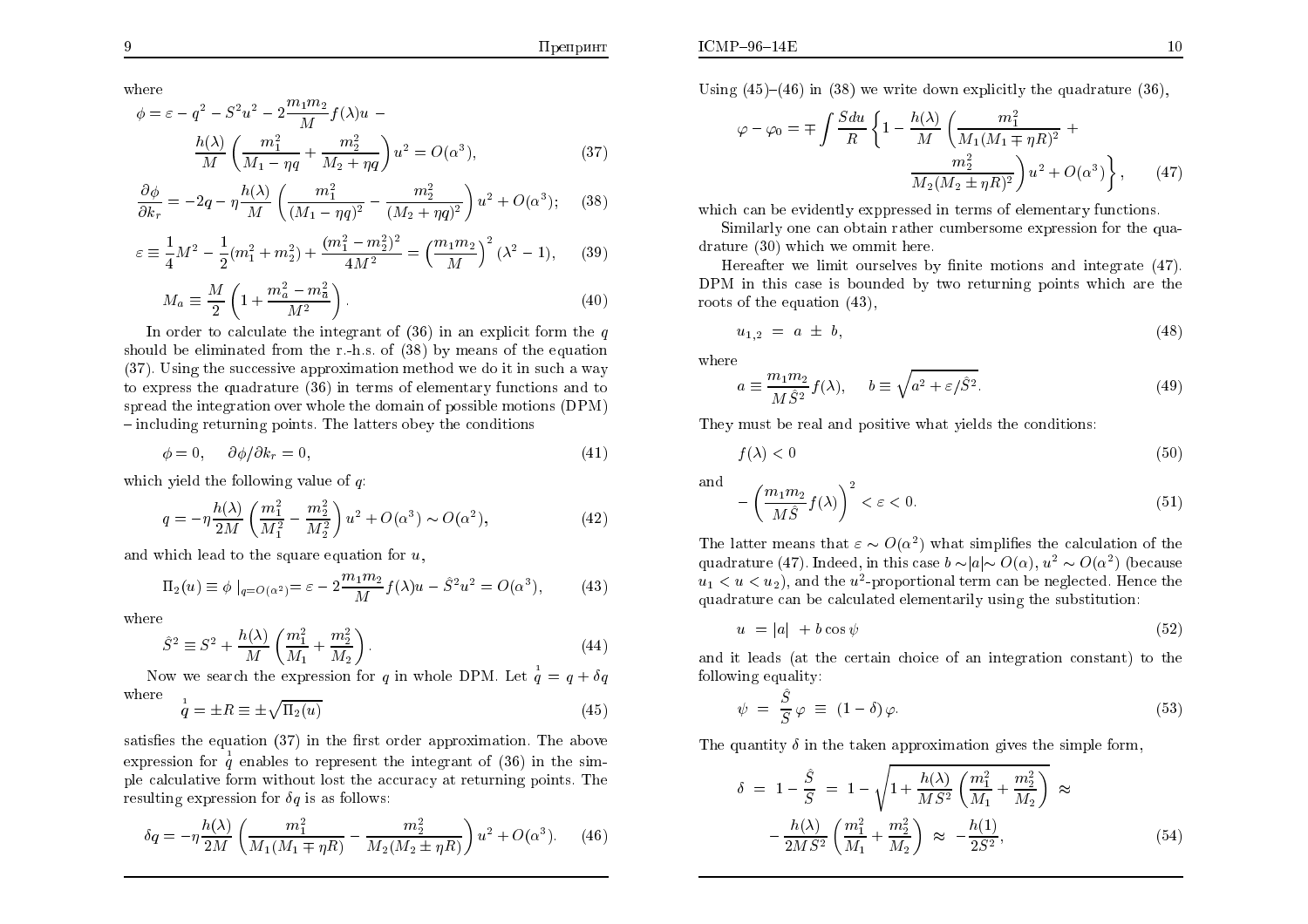since one can put  $M \approx m_1 + m_2$ ,  $M_a \approx m_a$ ,  $\lambda \approx 1$  in second order terms.

The equation of relative motion trajectory follows immediately from  $\mathbb{R}^n$  $(52)$ - $(53)$ :

$$
1/r = |a| + b \cos((1 - \delta)\varphi) \qquad (b < |a|). \tag{55}
$$

It describe an ellipse whic h precesses with the perihelion advance

$$
\Delta \varphi = 2\pi \delta = -\pi h(1)/S^2. \tag{56}
$$

In the case of the linear tensor interaction of arbitrary rank *n* the perihelion advance  $\Delta\varphi$  can be calculated by means of the formulae (19)–(20) and the equalities  $T_n(1) = 1$ ,  $T'_n(1) = n^2$ :

$$
\Delta \varphi = \pi (2n^2 - 1)(g_1 g_2 / S)^2, \tag{57}
$$

and for the gravitational interaction  $-$  using  $(24)$ :

$$
\Delta \varphi = 6\pi (\gamma m_1 m_2 / S)^2. \tag{58}
$$

 $Finally,$  we note that spatial particle trajectories calculated by means of (34) turn out to be more intricate than the relative tra jectory what is the typical feature of time-asymmetric models.

### Conclusion

The specific feature of the formalism of Fokker-type action integrals is<br>that the polativistic particle systems described within its framework pess that the relativistic particle systems described within its framework possess infinite number of degrees of freedom. In order to make the dynamics of such systems tractable mechanically we are forced someho w to cut <sup>o</sup> extra degrees of freedom. The time-asymmetric models can be considered as a possible way leading to the description of systems with field-type interaction in usual terms of the analytical mechanics.

The results presented here substantiate <sup>p</sup>hysical grounds of these models. Namely, the values of perihelion advance fit those obtained in frameworks of various quasirelativistic approaches to RDIT (see [19] and [20] for the electromagnetic (i.e., vector) and gravitational interactions, and  $[21,12,22]$  from which it is easy to derive values of  $\Delta\varphi$  for other  $\operatorname{field-type}\operatorname{interactions}$ ). Furthermore, unlike these latter approaches the time-asymmetric models possess the exact Poincaré invariance even in  $a$ pproximations in a coupling constant. This fact  $a$ dmits the analysis of essentially relativistic particle motions whic h occur in the scattering problem just in the first-order approximation, while in the bounded<br>states problem – in the syset consideration (for seeler and wester interstates problem – in the exact consideration (for scalar and vector interactions [8,3]) or in higher-order approximations.

The Hamiltonian description of time-asymmetric models outlines away leading to the quantum mechanics of particle systems with a field<br>interestion which is elternative to the Bathe Selpater constigue and interaction whic h is alternative to the Bethe-Salpeter equations and quasipotential approach.

The author is much grateful to Professor R. Gaida and Doctor V. Tretyak for helpful discussion of this work.

## References

- [1] Staruszkiewicz A. An example of a consistent relativistic mechanics of point particles // Ann. der Phisik, 1970, vol.  $25$ , No  $4$ , p.  $362-367$ .
- [2] Rudd R.A., Hill R.N. Exactly solvable electrodynamic two-body problem // J. Math. Phys, 1970, vol. 11, No 9, p. 2704–2710.<br>Könke H.P. Aughtinistic angle muscle Karlen nuchlan.
- [3] Künzle H.P. A relativistic analogue of the Kepler problem  $//$  Int. J. Theor. Phys, 1974, vol. 11, No 6, p. 395–417.
- [4] Sokolov S.N., Tretyak V.I. The front form of relativistic dynamics in two-dimensional space-time and its relation with the Hamiltonian description // Teor. Mat. Fiz., 1986, vol. 67, No 1, p. 102-114.
- [5] Mayorov A.A., Sokolov S.N., Tretyak V.I. Specifics of the particle motion and spreading of perturbations on the front form of two-dimensional relativistic dynamics. Serpukhov, 1986. / Preprint IHEP 86-243, <sup>62</sup> p.
- [6] Duviryak A., Tretyak V. Classical relativistic two-body dynamics on the light cone // Condensed Matter Physics, 1993, issue 1, p. 92-107 (in Ukrainian).
- [7] Duviryak A. The time-asymmetric Fokker-type integrals and the relativistic dynamics on the light cone. Lviv, 1996. / Preprint ICMP-96-13E, 26 p.
- [8] Duviryak A., Tretyak V., Shpytko V. Exactly solvable two-particle models in the isotropic form of relativistic dynamics. In: Hadrons-<br>04. Press, of merkshap an ask physics (streng interaction at large 94. Proc. of workshop on soft physics (strong interaction at large distance). Uzhgorod, Ukraine, September 7-11, 1994. Kiev, 1994, p. 353-362.
- [9] Staruszkiewicz A. Canonical theory of the two-body problem in<br>the classical polativistic electrodynamics  $\ell/\Lambda$ nn Inst. H. Beineará the classical relativistic electrodynamics // Ann. Inst. H. Poincaré, 1971, vol. 14, No 1, p. 69–77.
- [10] Havas P. Galilei- and Lorentz-invariant particle systems and their conservation laws. In: Problems in the Foundations of Physics. Berlin, Springer, 1971, p. 31–48.
- [11] RamondP. Action-at-a-distance theories and dual models // Phys. Rev. D., 1973, vol. 7, No 2, p. 449–458.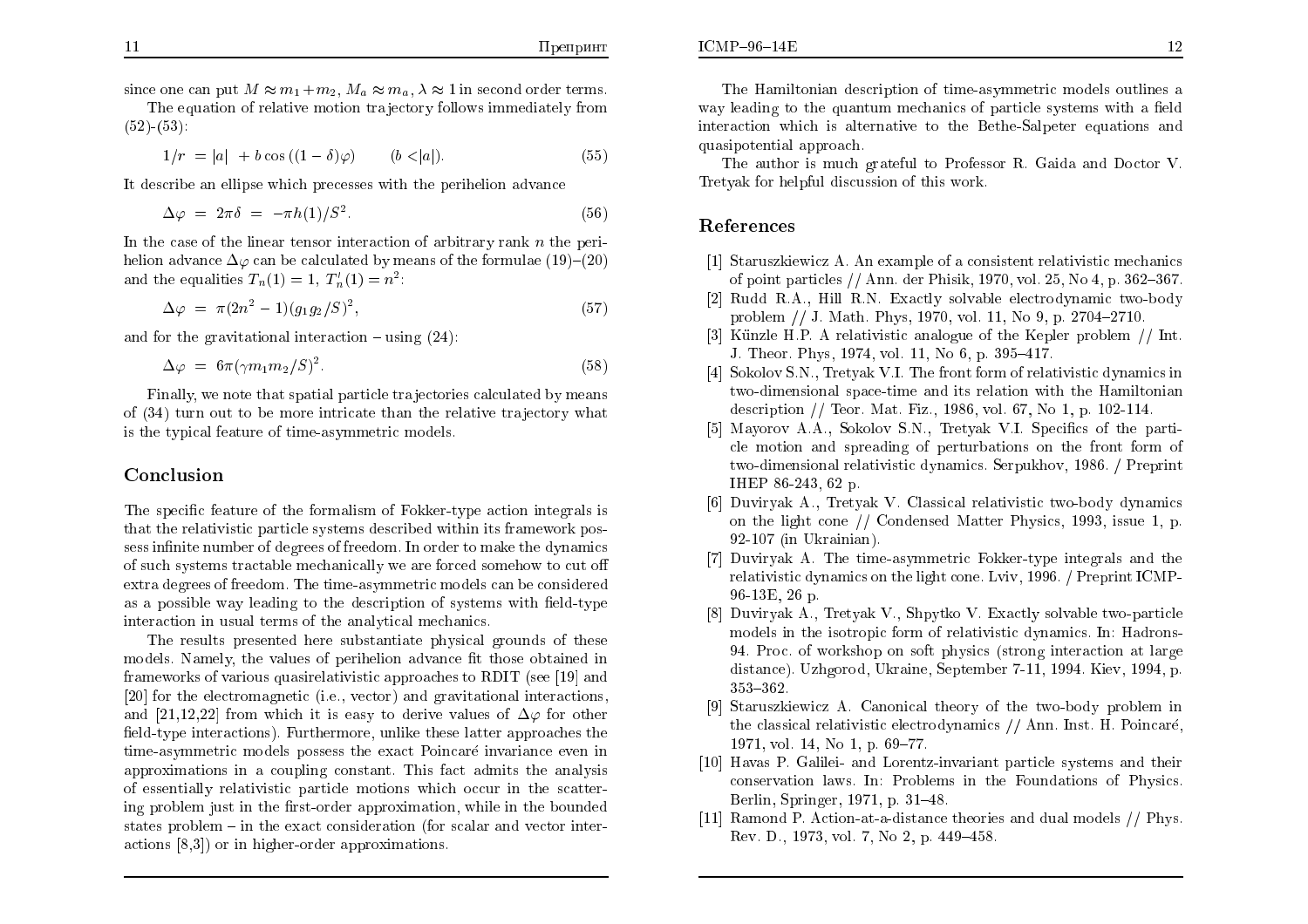- [12] Tretyak V.I. Fokker-type action integrals and forms of relativistic Lagrangian dynamics. Thesis on search of the degree of doctore of physical and mathematical sciences. Lviv State University, Lviv, 1996. 306 p. (in Ukrainian).
- [13] Duviryak A. Symmetries of the relativistic two-particle model with scalar-vector interaction // Nonlinear Math. Phys., 1996, vol. 3, No 3-4, p. 372-378.
- [14] Vladimirov Yu.S., Turygin A.Yu. Theory of direct interparticle interaction. Moscow, Energoatomizdat, 1986, 136 p. (in Russian).
- [15] Turygin A.Yu. Equations of motion in second approximation of direct gravitational interaction theory. In: Problems of theory of gravitation and elementary particles. Issue 13. Moscow, Energoatomizdat, 1982, p. 80–85 (in Russian).
- [16] Bakamjian B., Thomas L.H. Relativistic particle dynamics. II // Phys. Rev., 1953, vol. 92, No 5, p. 1300–1310.
- [17] Duviryak A.A., Kluchkovsky Yu.B. Covariant two-particle world lines in relativistic Hamiltonian mechanics // Matemat. Metody i Fiz.-Mekh. Polya, 1991, issue 34, p. 100-105 (in Ukrainian; transl. in English: J. Soviet Math., 1993, vol. 66, No 6, p. 2648-2652).
- [18] Duviryak A.A., Kluchkovsky Yu.B. Space-time interpretation of relativistic Hamiltonian mechanics of particle system // Ukr. Fiz. Zh.,<br>1002. vel. 27. No.2. p. 212.290. 1992, vol. 37, No 2, p. 313-320.
- [19] Darwin C.G. The dynamical motions of charged particles // Phil. Mag., 1920, vol. 39, No 233, p.  $537-551$ .
- [20] Ryabushko A.P. Motion of bodies in genera<sup>l</sup> theory of relativity. Minsk, Vysheisha shkola, 1979, <sup>240</sup> p. (in Russian).
- [21] Gaida R.P. Quasi-relativistic systems of interacting particles // Fiz. Elem. Chast. i Atom. Yadra, 1982, vol. 13, issue 2, p. 427–493 (in Russian; transl. in English: Sov. J. Part. Nucl., 1982, vol. 13, p. 179).
- [22] Yaremko Yu.G. Quasi-relativistic two-body problem in Lagrangian centre-of-mass variables. Kiev, 1990. / Preprint Inst. for Theor. Phys. 90-63U, 33 p. (in Ukrainian).